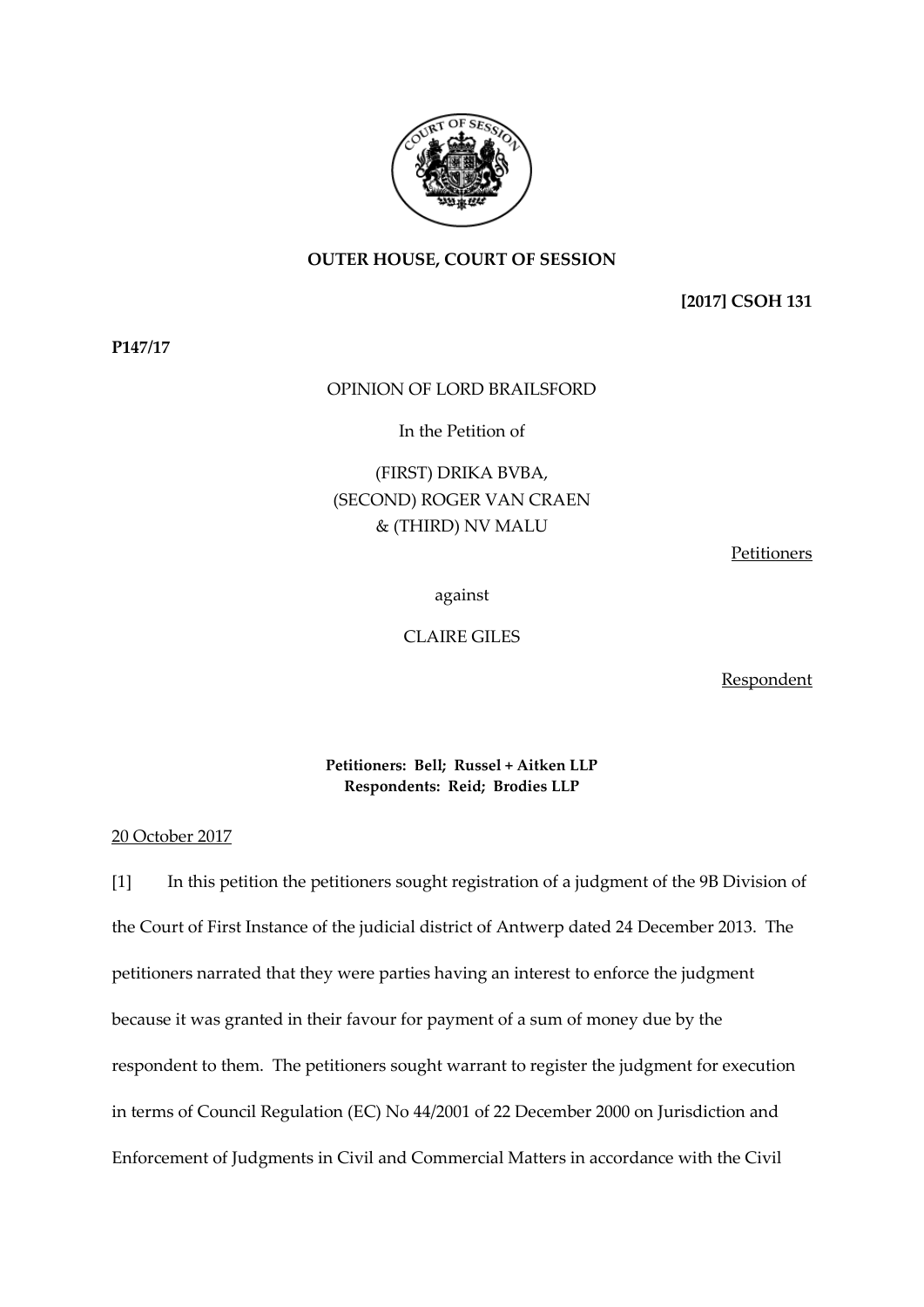Jurisdiction and Judgments Order (SI 2001 No 3929) 2001 Schedule 1 paragraph 5(2). The petition was presented under the provisions of Rule 62.28 of the Rules of the Court of Session 1994. By interlocutor dated 16 February 2017 Lord Boyd of Duncansby granted warrant to the Keeper of the Registers of Scotland to register a copy of the said judgment and appointed the petitioners to serve a copy of the interlocutor on the respondent. The interlocutor stipulated that the respondent had a period of one month after such service to appeal against the grant of warrant for registration. Answers were lodged by the respondent within the stipulated time period and after sundry procedure a Substantive Hearing on the issues raised in the answers was ordered to take place on 29 September 2017. [2] Prior to the Substantive Hearing Notes of Argument were lodged for the petitioners and the respondent. It was apparent from the terms of these Notes that there was agreement between the parties that in the context of the present case the relevant part of Rule of Court 62.28 was no longer in existence on 16 February 2017 when warrant for registration was granted. Counsel for both parties agreed that this was the situation when they addressed the court at the Substantive Hearing. The common position of the parties may be summarised as follows. The judgment which the petitioners seek to enforce is a judgment to which Regulation (EC) 44/2001 applies. That regulation requires that a judgment be registered for enforcement in the manner specified by the law of the relevant Member State: Article 38(2) and 40(1). The petition proceeds under Rule 62.28 of the Rules of the Court of Session. Part V of Chapter 62 of the Rules of the Court of Session was amended by the Act of Sederunt (Rules of the Court of Session Amendment) (Regulation (EU) SI No 1215/2012 2015. This Rule provides in paragraph 2 that Chapter 62 is no longer to apply to cases brought under the "Council Regulation" – that is Regulation (EC) 44/2001 (see Rules of the Court of Session Rule 62.26(1). That Act of Sederunt came into force on 7 February 2015. It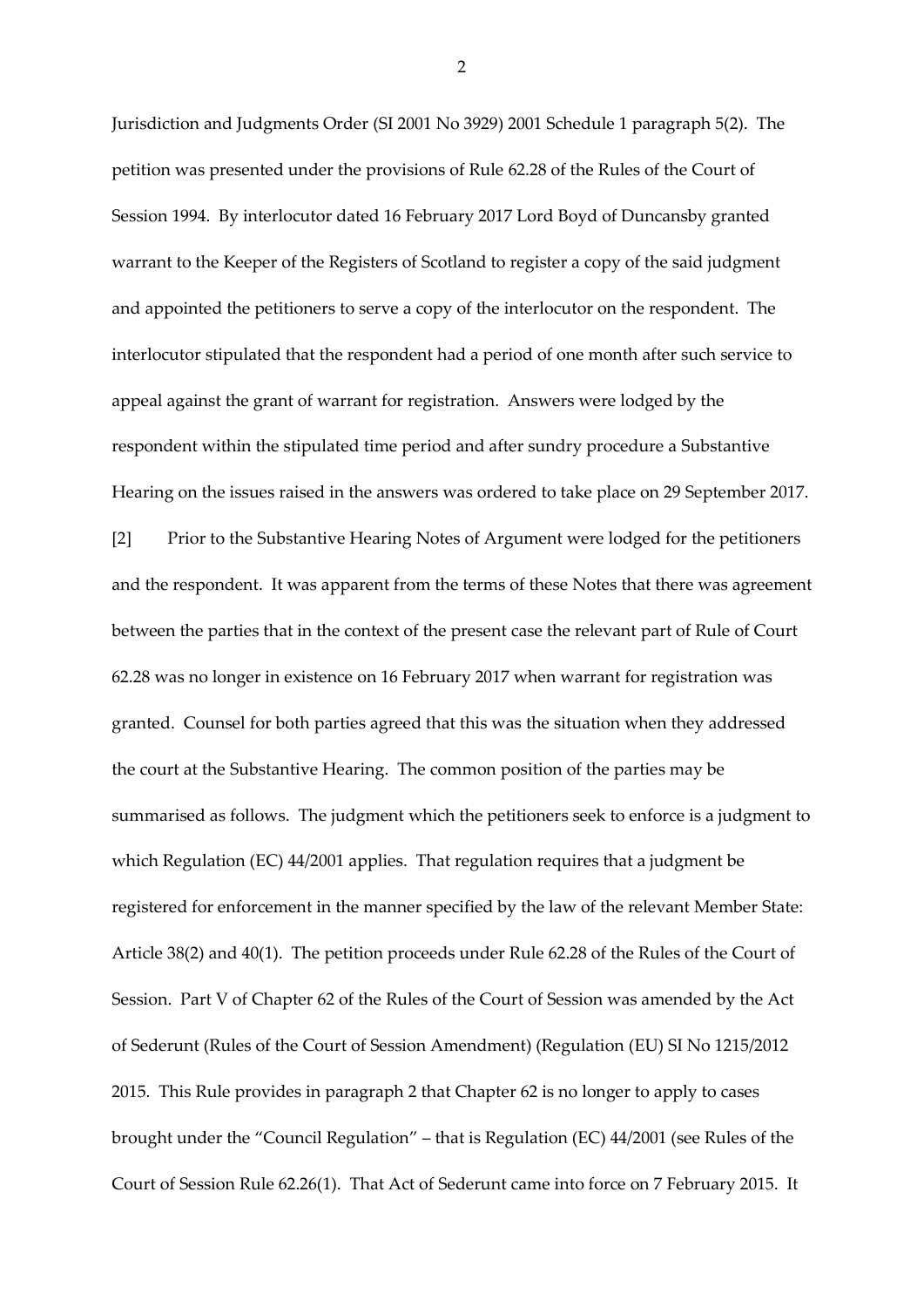follows that the part of the Rules of Court upon which the petitioners rely is no longer in existence. The Belgian judgment upon which the petitioners found is one to which Regulation (EC) 44/2001 applies. The consequence of all this is that the judgment can no longer be enforced under Rule 62.28 of the Rules of Court. As I have already narrated this conclusion was common ground between the parties.

[3] Against the foregoing background there appeared to be general consensus between counsel appearing for both parties that there was a lacunae in the law. Neither party attempted to suggest that there was any intention to prevent decrees from other member states of the European Union being registered. Mr Bell for the petitioners expressly submitted "… that the Rules Council over looked the fact that the Brussels I Regulation remains in force (and in practice is likely to govern the majority of applications for the next few years)" and therefore suggested that the lacunae arose as a result of an error. Mr Reid for the respondent submitted that he had no explanation for the lacunae but in the absence of any information was not prepared to concede that it was the result of any error in those responsible for the Rules.

[4] The submission of counsel for the petitioners was that there were two means whereby what, as he submitted, was the obvious intention of Regulation (EC) 44/2001 could be implemented. The first was that the Regulation was plainly of direct effect and therefore conferred a jurisdiction on this court to entertain applications for registration of judgments from other member states. His second submission was that in any event this court had an inherent power to do what was necessary to "discharge its responsibilities". Having regard to the terms of Regulation (EC) 44/2001 counsel submitted that the court had a direct responsibility to ensure that a mechanism existed for the registration of decrees emanating from the court of another member state. This was developed by submitting that the petition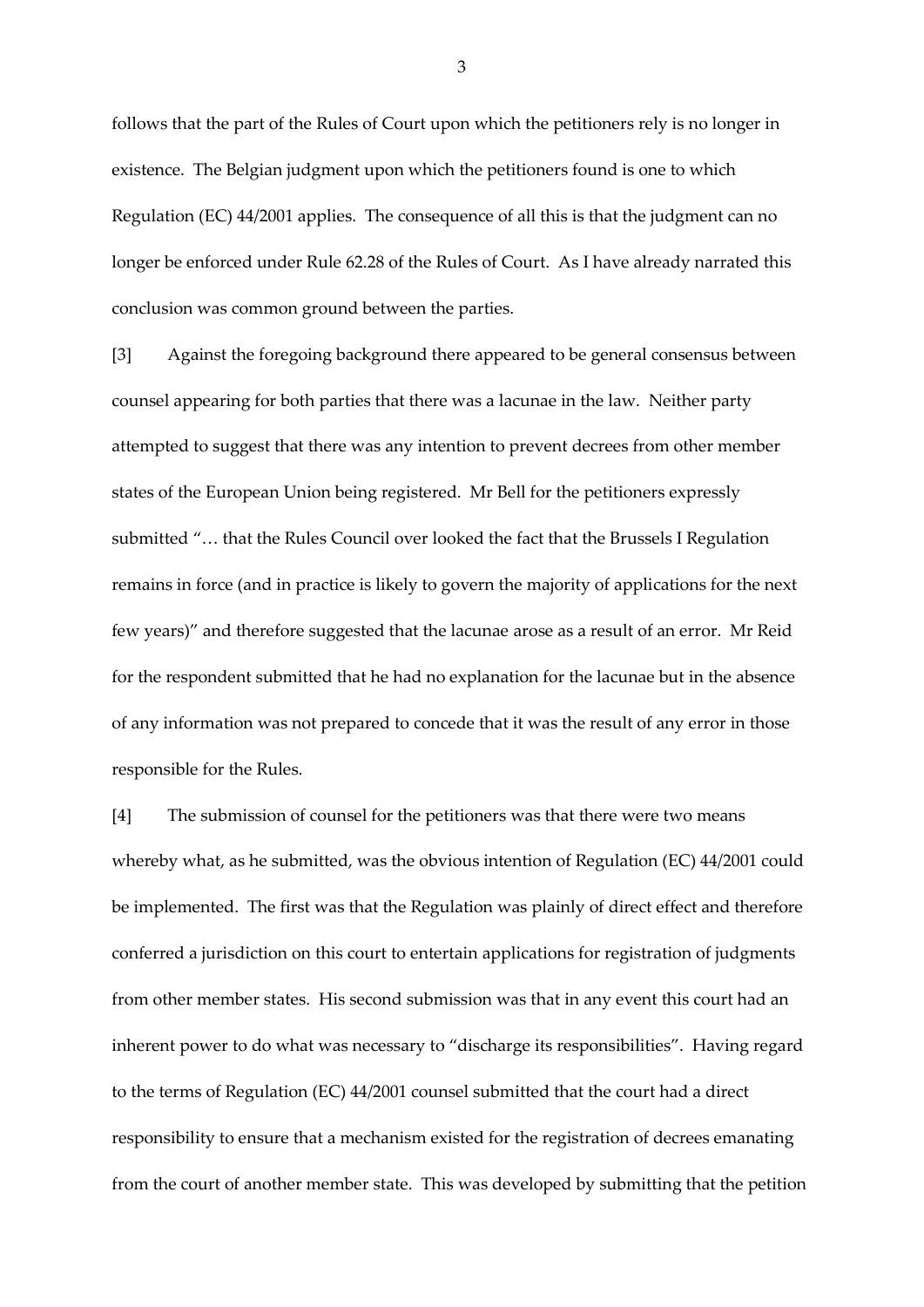was presented in accordance with Form 62.28 of the Rules of Court which was the previously prescribed mechanism for applications under the Council Regulation. It was submitted that a petition in this general form remained competent notwithstanding the absence of specific provision in the Rules and by exercise of its inherent power the court would be entitled to register the judgment. In relation to the argument on inherent power reliance was placed on the Inner House decision in *Hepburn* v *Royal Alexandra Hospital NHS Trust* 2011 SC 20 and in particular to passages in the Opinion of Lord Carloway at paragraphs [52] and [53].

[5] The submission of the respondent was first to observe that the repeal of the application of Regulation (EC) 44/2001 had been expressly provided for by Act of Sederunt. The present petition had therefore been presented in reliance upon a provision which was no longer in existence. The present application was therefore incompetent because the court had no jurisdiction to entertain the application. It did not follow from that repeal that a lacunae had been created in the law in relation to registration of judgments of other member states. The common law remedy of decree conform could still be relied on. Counsel further submitted that even if he was incorrect in these submissions and there was a lacunae in the law, the correct form of procedure was by application to the *nobile officium* of the Court of Session and not by recourse to the method suggested by counsel for the petitioners.

[6] In response to the argument that Articles 38 and 40 of Regulation (EC) 44/2001 had direct effect and how this avenue could be enforced by use of the procedure formally in place, counsel for the respondent relied on two decisions of the Court of Justice of the European Communities, *Azienda Agricola Monte Arcosu Srl* v *Reginoe Autonoma Della Sardegna* [2002] 2 CMLR 14 (in the Opinion of the Advocate General at paragraphs A6 and A7, in the judgment of the court at paragraphs 26 and 28), and *OBB-Personenverkhr AG* v *Schienen-Control Kommission*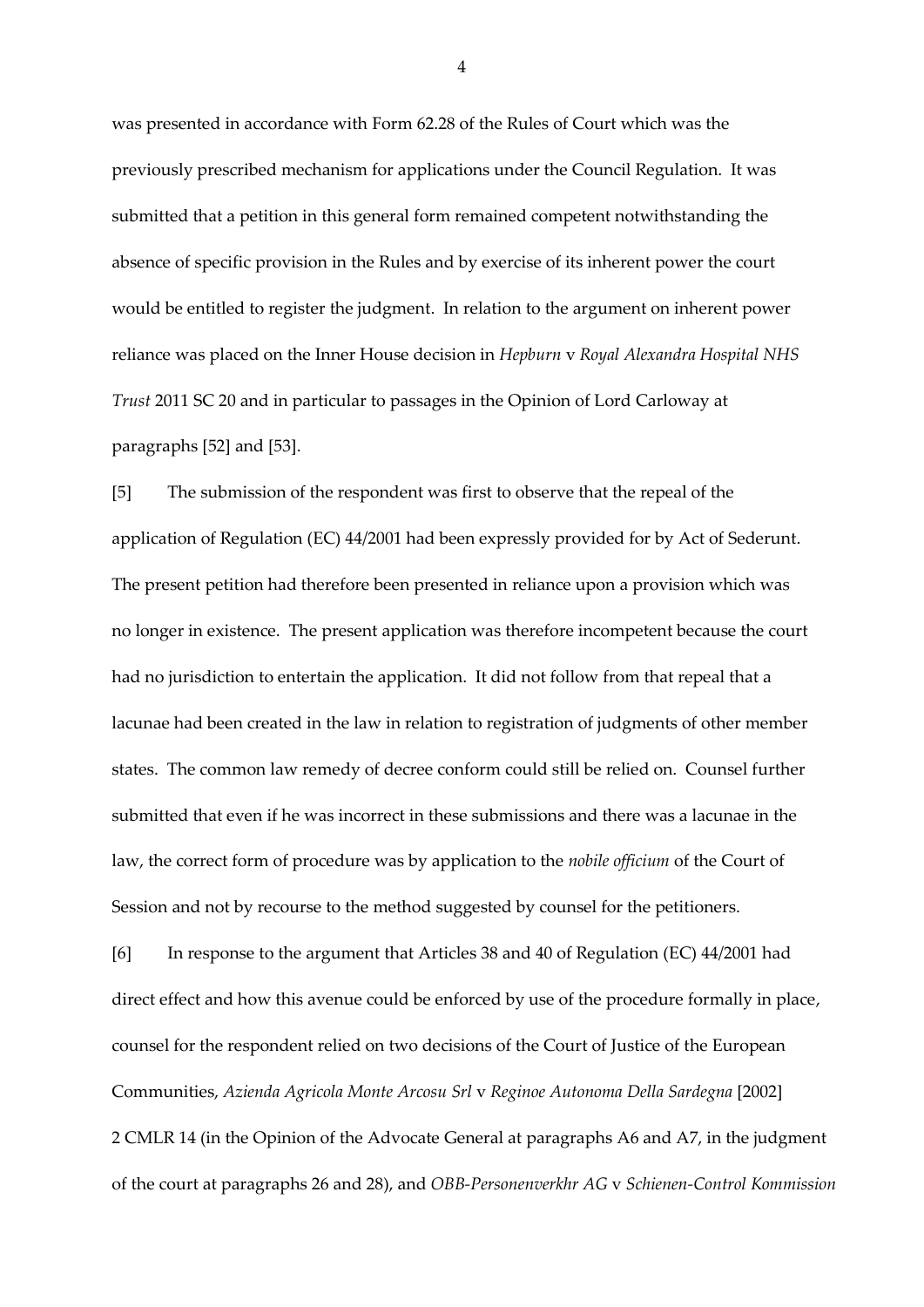*and others* [2014] 1 CMLR 51 (Opinion of the Court paragraphs 54-60). The gravamen of these decisions was that where member states were given freedom to devise their own procedural method for implementing Council Regulations, which was the case in relation to Regulation (EC) 44/2001, the doctrine of direct effect did not extend to interference with the member states' procedural provisions for implementation.

[7] In response to the argument that this court had an inherent power to provide a remedy the submission was that such a power requires, in the light of authority, to be exercised sparingly and with care. Counsel for the petitioner was submitted to have overstated the ambit of the dicta by Lord Carloway in *Hepburn (supra)* at paragraph 53. It was observed that the final sentence in that paragraph provides; "Where there is no rule or practice, a court may require, of necessity and in certain circumstances, to create a practice in order to ensure that justice is achievable." It was pointed out that the present circumstances dealt not with the practice of the court but with the procedure stipulated in Rules of the Court. Moreover this was a case where there had been a rule in existence but that rule had been expressly repealed by Act of Sederunt. These circumstances were to be distinguished from a situation where a practice had been superseded or for some other reason had become deficient. In that regard the court's attention was drawn to the decision of the Inner House in *Taylor Clark Leisure Plc* v *Commissioners for HM Revenue & Customs* [2015] SC 595 and in particular to the Opinion of the Lord Justice Clerk (Carloway) at paragraph [30]. In that case the Lord Justice Clerk observed that where a court had been given power by Parliament to promulgate Regulations and had chosen not to do so it would be inappropriate for the court, even the Inner House, to exercise an inherent jurisdiction to create rules. By analogy in the present case a court should not exercise any inherent jurisdiction where the body constituted to make rules had repealed a provision. It was submitted that the correct approach to the use of inherent powers was still that set forth in *Hall*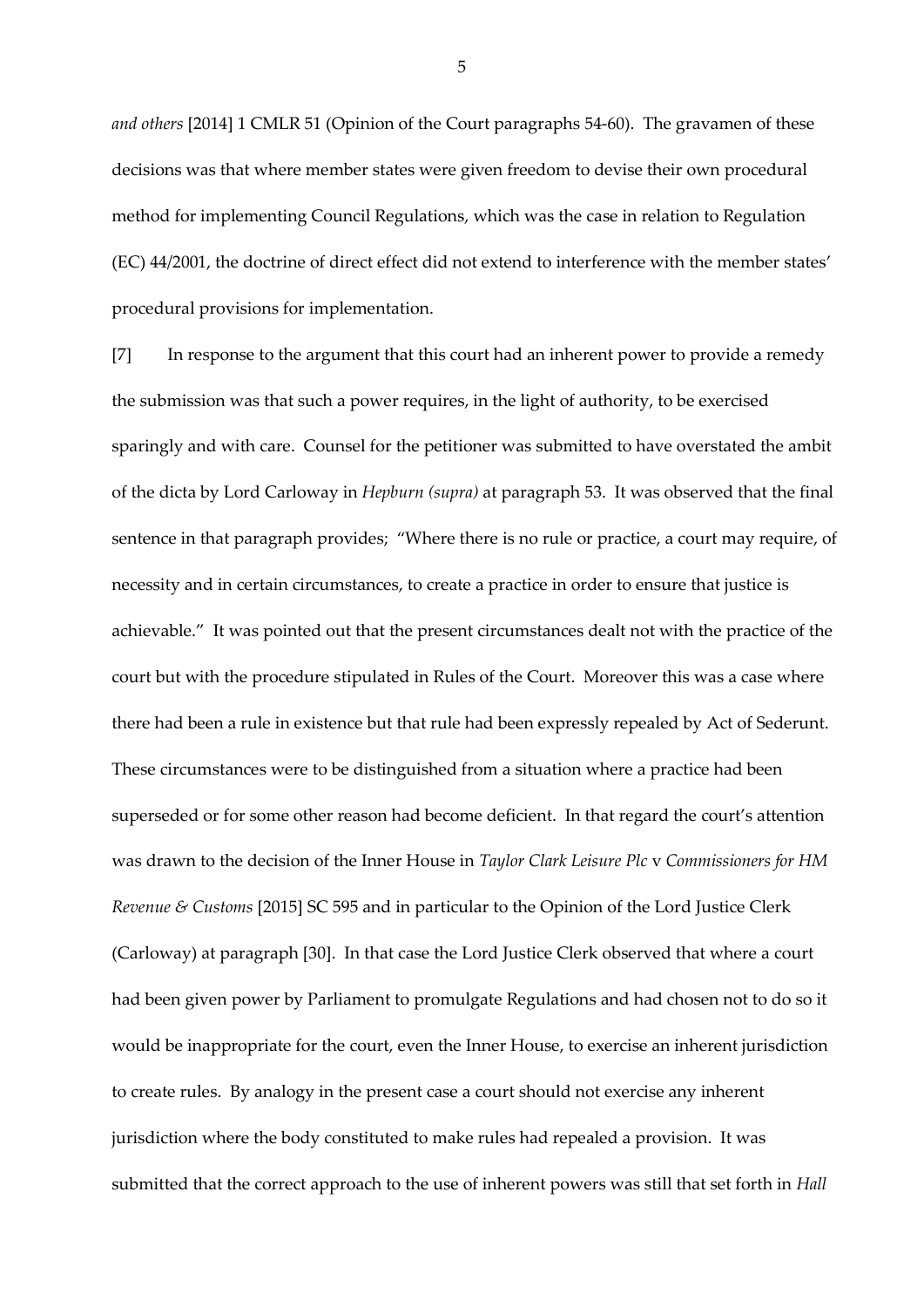v *Associated Newspapers Ltd* 1979 JC 1 by the Lord Justice General (Emslie) which in itself was derived from a passage in Erskine's "*An Institute of the Law of Scotland*" in Book 1 Title II paragraph 8. The emphasis on that passage was said to be on the existence of a jurisdiction: "… every power is understood to be conferred without which the jurisdiction cannot be explicated." In the context of the present case a repeal of the relevant rule of court entailed that there was no jurisdiction in the circumstances of the present case to register the foreign judgment. It followed that in the absence of the jurisdiction there could be no scope for the exercise of an inherent power.

[8] In response to the submissions of counsel for the respondent counsel for the petitioners presented a Minute of Amendment. The petition as presented in paragraph 6 simply stated that the petition was "… made under Rule 62.28 of the Rules of the Court of Session 1994". Counsel sought to delete this reference and substitute therefore: "presented under Regulation (EC) 44/2001 *et separatum* Rule 62.28 of the Rules of the Court of Session 1994 and at common law". A motion to amend was formally opposed. It appeared to me that the proposed amendment represented an acceptance by counsel for the petitioner that it was difficult to rely upon a rule which no longer existed and that his proposed amendment reflected the arguments he had in fact advanced in relation to direct effect of the European Regulation which failing a reliance on the exercise of the inherent jurisdiction of the Court of Session. These arguments had been met in submission by counsel for the respondent. In light of these considerations, which appear to me to do no more than allow the court to consider all the arguments before it, I allowed the petition to be amended.

[9] The circumstances in which this petition is presented to the court seemed to me to be highly unusual. Like both counsel who appeared I can think of no plausible reason why the Rules of Court could have been amended in the way they were which seem to impede the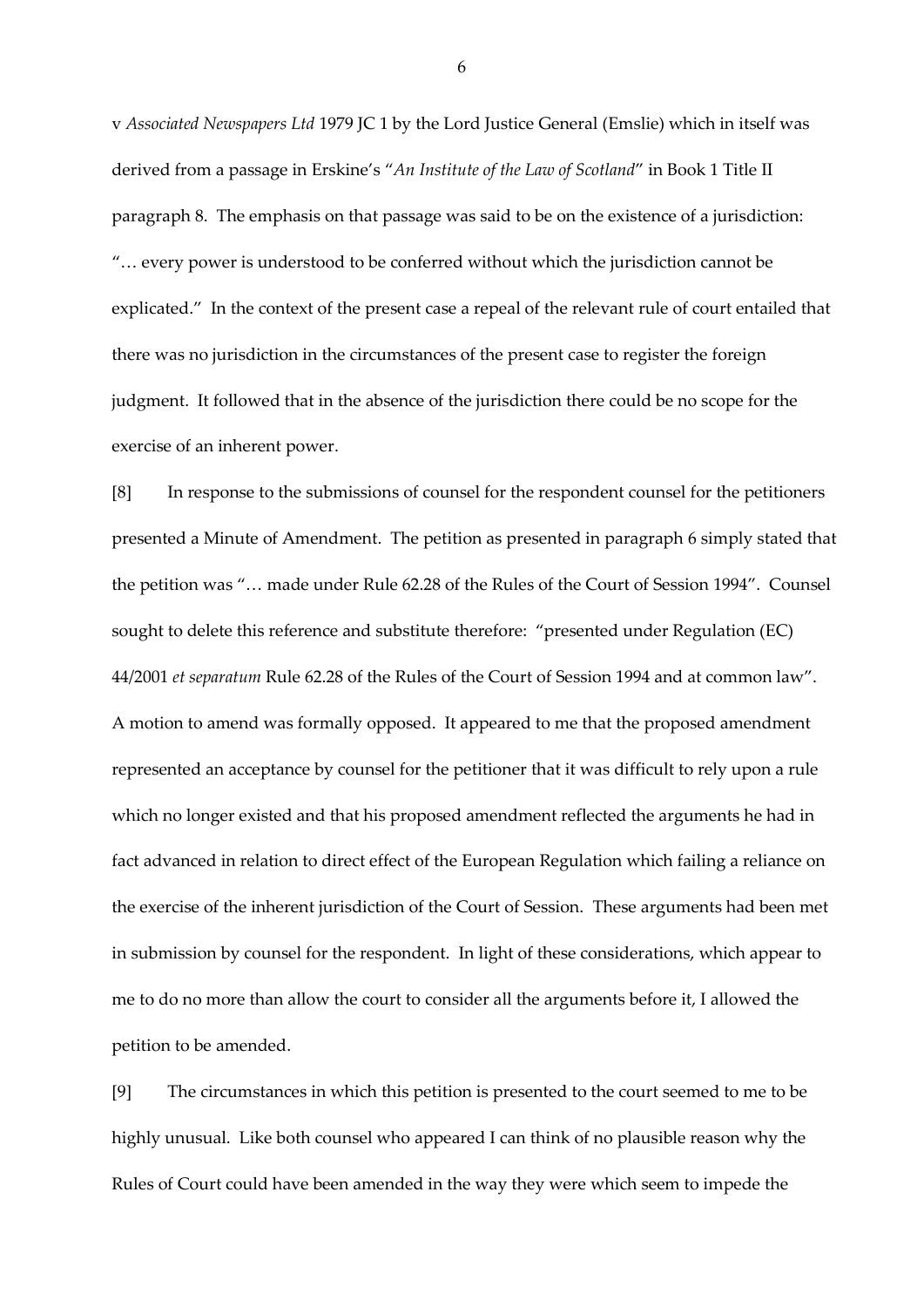ability to register certain decrees of courts of member states of the European Union. Whilst I find it relatively easy to reach that conclusion I am less certain whether this reflects, as was suggested by counsel for the petitioners, an error on the part of the Rules Council or there exists some other explanation. Whilst the position is apparently unsatisfactory I do not feel able to conclude that there has been an error. The implication of this is that there is no mechanism in the Rules of Court for registration of a decree such as the one in the present petition.

[10] A question therefore arises as to whether there is any other method whereby the decree may be registered thus avoiding the necessity of reliance on the common law remedy of decree conform or, potentially, an application to the *nobile officium* of the Court of Session.

[11] The first suggestion of an alternative route made by the petitioners was that the Regulation had direct effect. I have little difficulty in agreeing with the proposition albeit it was made in very general terms, that Article 38 has direct effect. The terms of the provision are general and the underlying intention is explicable and clear. The problem for this argument is however that Article 40 makes it clear that "The procedure for making the application shall be governed by the law of the Member State in which enforcement is sought." The two authorities relied upon by the respondent appear to me to demonstrate that in circumstances where procedural implementation is left to a member state the ECJ will not recognise direct effect of the procedural requirement. In the circumstances in this case it is plain that the Rules of Court are merely a procedural mechanism for implementing the overall purpose of recognition of foreign decrees. Direct effect for these procedural mechanisms would appear to be precluded by the aforesaid decisions of the ECJ. I accordingly conclude that there is no argument on direct effect available to the petitioners.

[12] Turning to inherent jurisdiction I would firstly observe that on the basis of all the authorities cited to me it is clear that the court must use its powers in this area with caution.